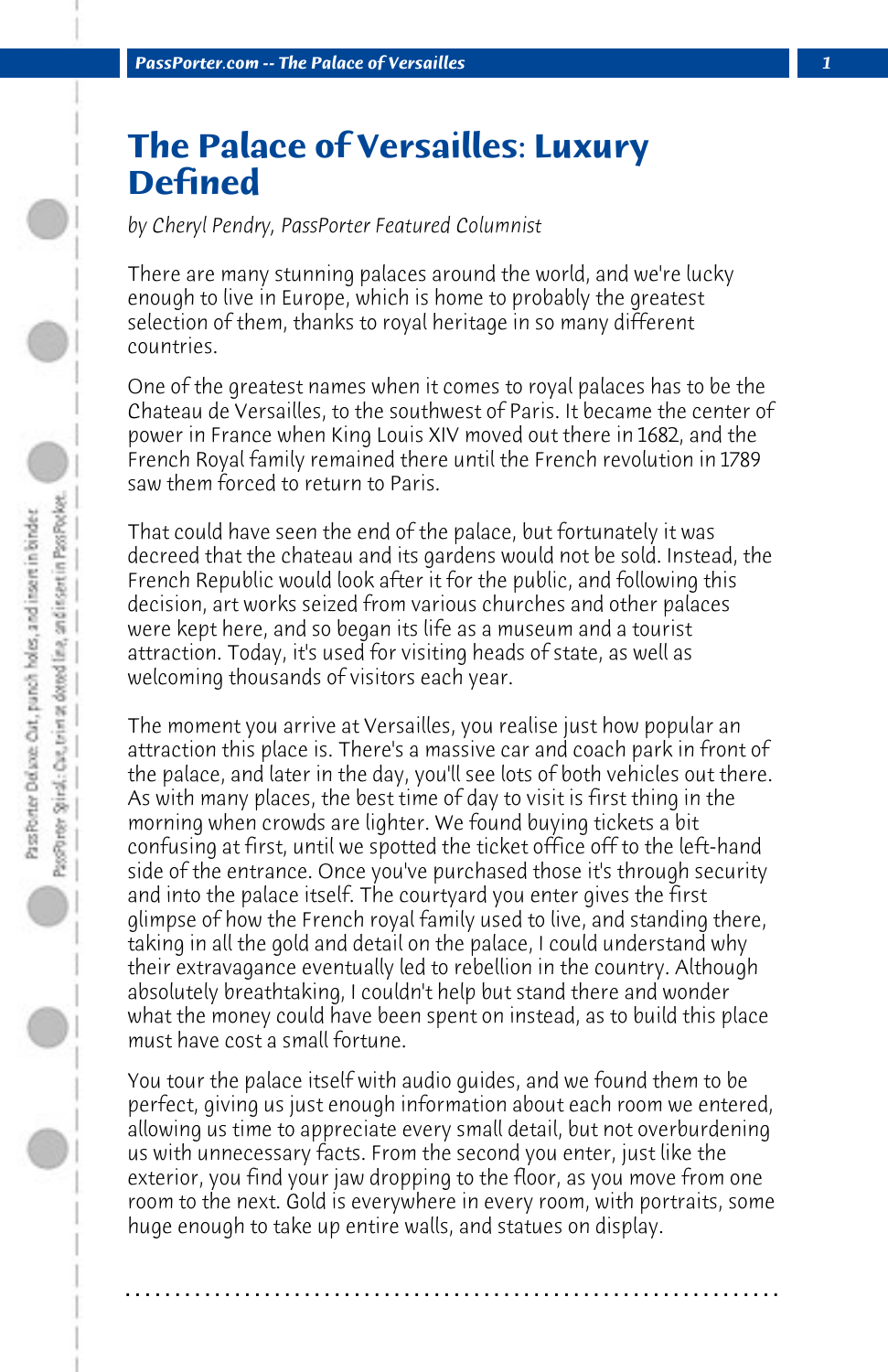Nearly every room you see is upstairs, and all were created for the then king and queen. I was fascinated to learn that there was a set of rooms dedicated to Roman gods and goddesses. The audio guides told us that this was the way of royalty, showing that they were linked to divinity. All of these rooms ended up with specific functions at royal parties, such as the Apollo Room, which was used as a concert or music room, while the Mars Room became a ballroom, and the Diane Drawing Room was turned into a billiard room.

The King's Private Apartments were a set of rooms for the private use of the king, and of course, they were amongst the most opulent that we saw. Only one room in the palace could eclipse these apartments, and of course that's the famous Hall of Mirrors, which is almost 240 feet long. The decadence in here is just amazing, with a total of 17 different mirrors, all of which mirror the arched windows opposite, which look out over the gardens of Versailles. Within each of those arches are even more mirrors. It's even more impressive when you realise that, in the 17th century, when this was constructed, mirrors were amongst the most expensive items in the world.

It really is sensory overload from the second you enter, and we spent ages, just taking the scene in. I think it's one of those places that, no matter how long you linger, you'll never actually see everything. It's certainly a highlight, and worth all the rave reviews that people give it. Over the years, it's been used for birthday and wedding celebrations, and was also the location for the signing of the Treaty of Versailles that put an end to World War I. Even today, it's still used for state occasions.

What did make me laugh is that you enter the Hall of Mirrors through the Room of War, and then ironically exit through the Room of Peace. It's nice the way these rooms counteract each other. From there, you head into the Queen's Apartments, and if I'm honest, I was more impressed by this set of rooms. They weren't as stunning, but they just seemed more appealing, perhaps because of the feminine touches in there. As we headed from there into the Guards' Room, we couldn't help but feel a pang of sympathy for the king and queen, when ordinary Parisians stormed the palace during the revolution. Apparently, word came to the guards of the unrest outside, and they deserted their posts, leaving the Royal Family to the mercy of the masses.

Versailles is a fascinating place to visit, and definitely amongst the top 10 palaces of the world. No trip to France, and Paris, would be complete without heading out to Versailles. However, the gardens are just as impressive as the interior of the palace, and in a future article, we'll be taking a look at those separately.

**. . . . . . . . . . . . . . . . . . . . . . . . . . . . . . . . . . . . . . . . . . . . . . . . . . . . . . . . . . . . . . . . . .**